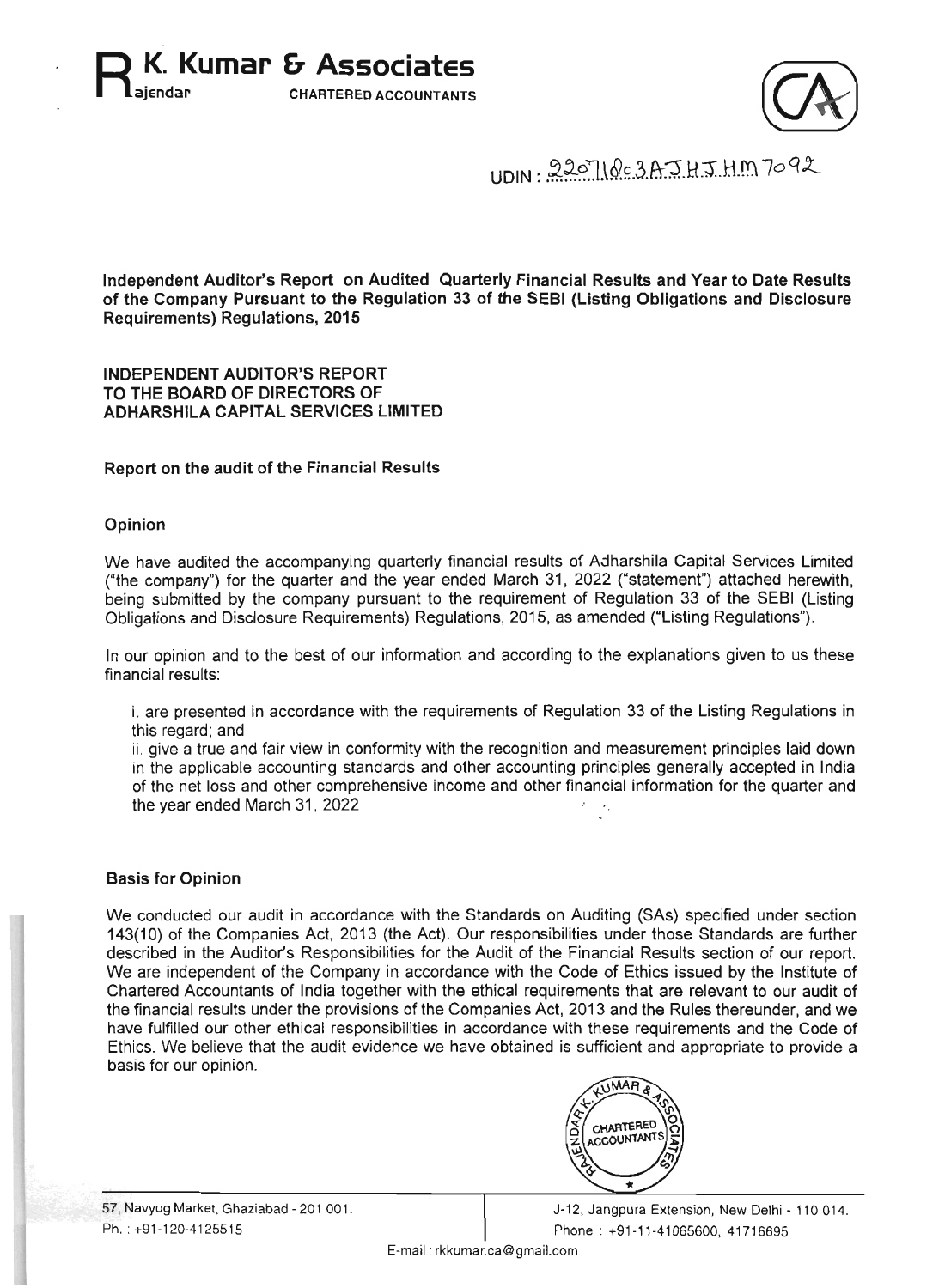#### Emphasis of Matter

We draw attention to note 4 of the statement, which describes the uncertainty caused by Novel Coronavirus (COVID-19) pandemic with respect to the Group's estimates of impairment of loans to customers and that such estimates may be affected by the severity and duration of the pandemic. Our opinion is not modified in respect of this matter.

## Management's Responsibilities for the Financial Results

These quarterly financial results as well as the year to date financial results have been prepared on the basis of the interim financial statements. The Company's Board of Directors are responsible for the preparation of these financial results that give a true and fair view of the net profit and other comprehensive income and other financial information in accordance with the recognition and measurement principles laid down in Indian Accounting Standard 34, 'Interim Financial Reporting' prescribed under Section 133 of the Act read with relevant rules issued there under and other accounting principles generally accepted in India and in compliance with Regulation 33 of the Listing Regulations. This responsibility also includes maintenance of adequate accounting records in accordance with the provisions of the Act for safeguarding of the assets of the Company and for preventing and detecting frauds and other irregularities; selection and application of appropriate accounting policies; making judgments and estimates that are reasonable and prudent; and design, implementation and maintenance of adequate internal financial controls that were operating effectively for ensuring the accuracy and completeness of the accounting records, relevant to the preparation and presentation of the financial results that give a true and fair view and are free from material misstatement, whether due to fraud or error.

In preparing the financial results, the Board of Directors are responsible for assessing the Company's ability to continue as a going concern, disclosing, as applicable, matters related to going concern and using the going concern basis of accounting unless the Board of Directors either intends to liquidate the Company or to cease operations, or has no realistic alternative but to do so.

The Board of Directors is also responsible for overseeing the Company's financial reporting process.

### Auditor's Responsibilities for the Audit of the Financial Results

Our objectives are to obtain reasonable assurance about whether the financial results as a whole are free from material misstatement, whether due to fraud or error, and to issue an auditor's report that includes our opinion. Reasonable assurance is a high level of assurance, but is not a guarantee that an audit conducted in accordance with SAs will always detect a material misstatement when it exists. Misstatements can arise from fraud or error and are considered material if, individually or in the aggregate, they could reasonably be expected to influence the economic decisions of users taken on the basis of these financial results.

As part of an audit in accordance with SAs, we exercise professional judgment and maintain professional skepticism throughout the audit. We also:

• Identify and assess the risks of material misstatement of the financial results, whether due to fraud or error, design and perform audit procedures responsive to those risks, and obtain audit evidence that is sufficient and appropriates to provide a basis for our opinion. The risk of not detecting a material misstatement resulting from fraud is higher than for one resulting from

 $MAR$ CHARTEREO Z ACCOUNTANTS *:i;*  $\sqrt{3}$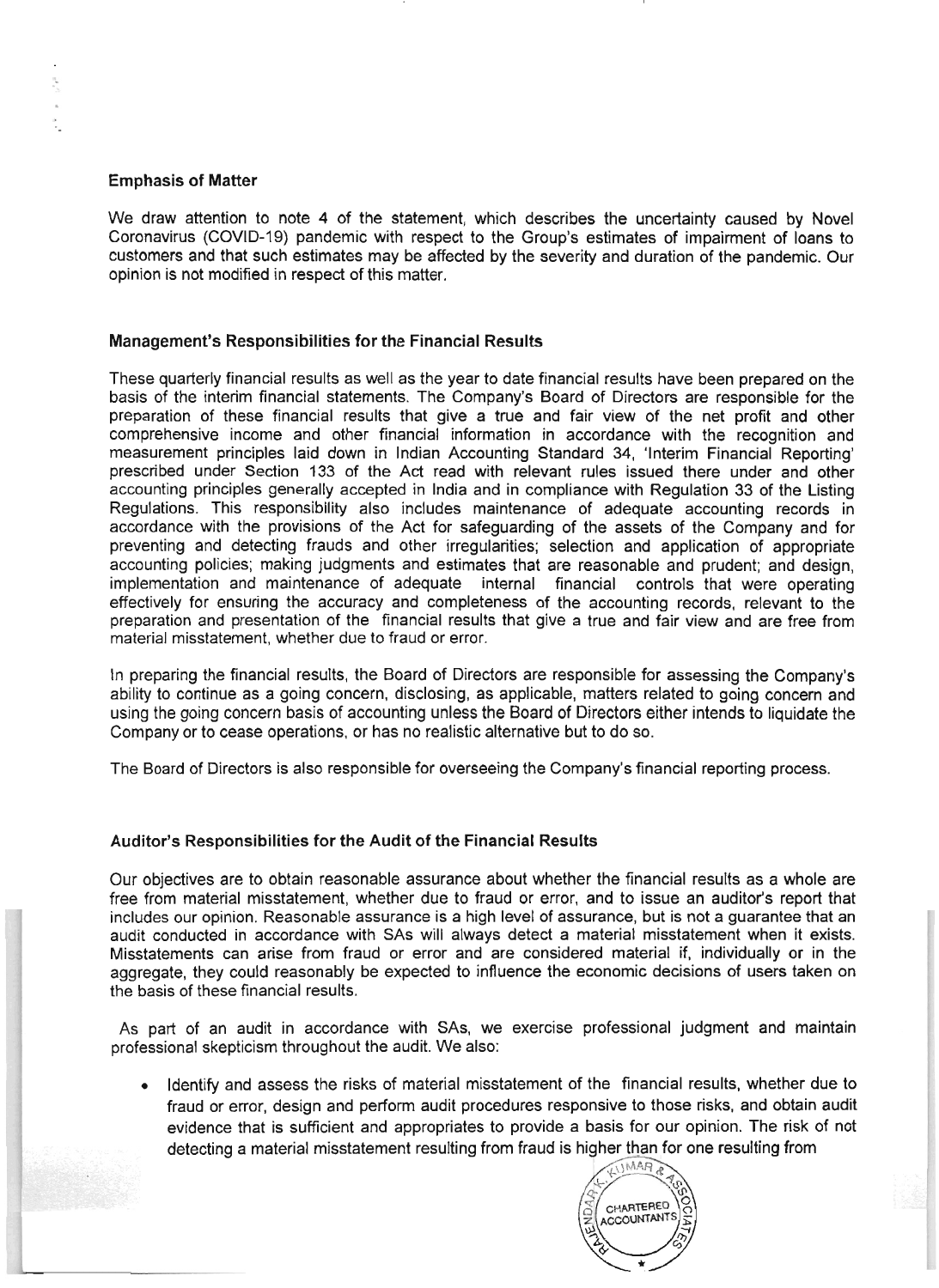- error, as fraud may involve collusion, forgery, intentional omissions, misrepresentations, or the override of internal control.
- Obtain an understanding of internal control relevant to the audit in order to design audit procedures that are appropriate in the circumstances, but not for the purpose of expressing an opinion on the effectiveness of the company's internal control.
- Evaluate the appropriateness of accounting policies used and the reasonableness of accounting estimates and related disclosures made by the Board of Directors.
- Conclude on the appropriateness of the Board of Directors' use of the going concern basis of accounting and, based on the audit evidence obtained, whether a material uncertainty exists related to events or conditions that may cast significant doubt on the Company's ability to continue as a going concern. If we conclude that a material uncertainty exists, we are required to draw attention in our auditor's report to the related disclosures in the financial results or, if such disclosures are inadequate, to modify our opinion. Our conclusions are based on the audit evidence obtained up to the date of our auditor's report. However, future events or conditions may cause the Company to cease to continue as a going concern.
- Evaluate the overall presentation, structure and content of the financial results, including the disclosures, and whether the financial results represent the underlying transactions and events in a manner that achieves fair presentation.

We communicate with those charged with governance regarding, among other matters, the planned scope and timing of the audit and significant audit findings, including any significant deficiencies in internal control that we identify during our audit.

We also provide those charged with governance with a statement that we have complied with relevant ethical requirements regarding independence, and to communicate with them all relationships and other matters that may reasonably be thought to bear on our independence, and where applicable, related safeguards.

#### Other matters

The annual financial results include the results for the quarter/year ended 31 March 2022 being the balancing figure between the audited figures in respect of the full financial year and the published unaudited year to date figures up to the third quarter of the current financial year which were subject to limited review by us.

FOF RAJENDAR K. KUMAR & ASSOCIATES, Chartered Accountants,

CHARTERED CCOUNTANTS (R. K. KUMA Proprietor M.No.071803

Place: Delhi Date:  $20.05.2022$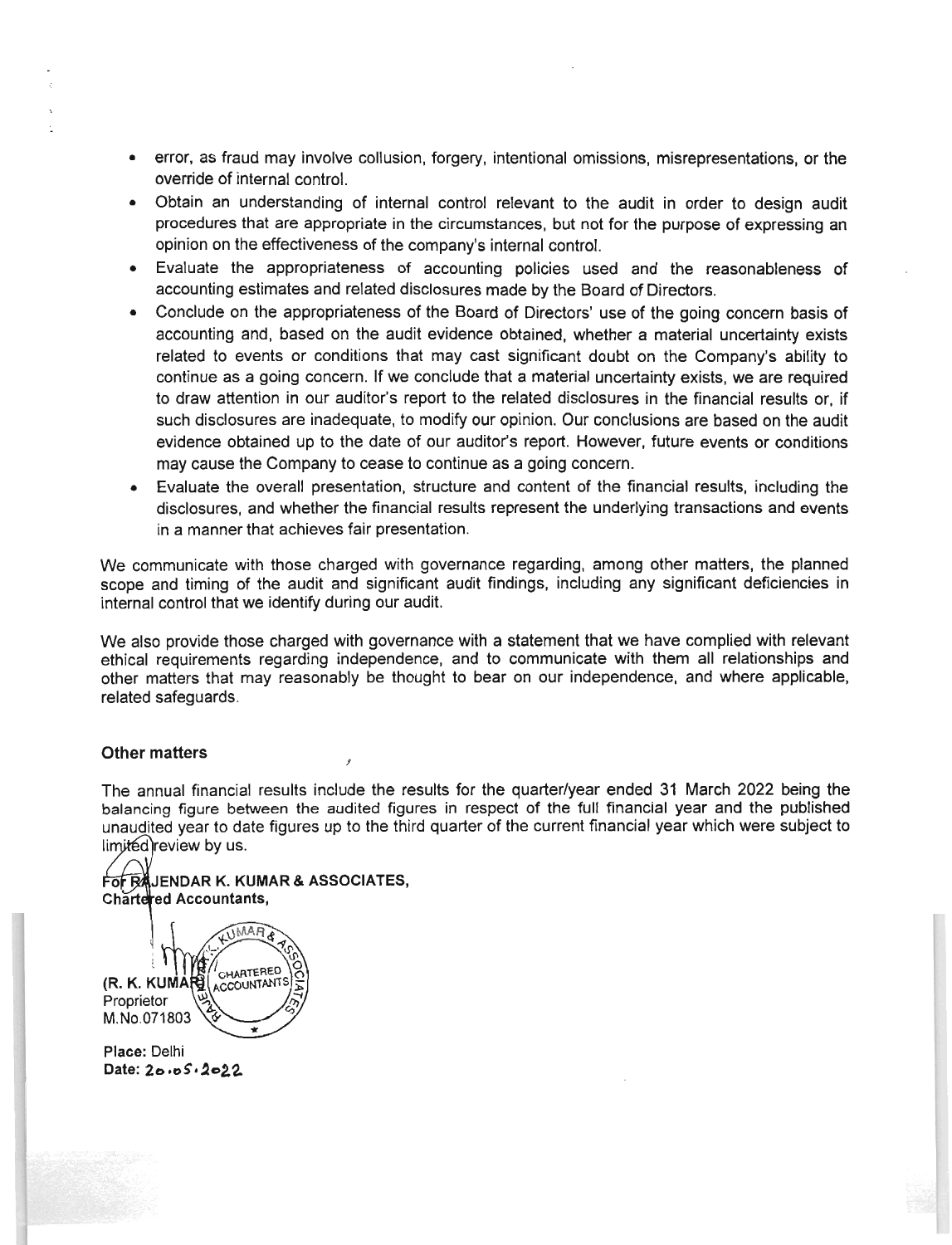$\frac{1}{2}$  $\mathcal{L}$ 

|   | <b>ADHARSHILA CAPITAL SERVICES LIMITED</b>                                                                                          |                                    |                                    |
|---|-------------------------------------------------------------------------------------------------------------------------------------|------------------------------------|------------------------------------|
|   | REGD OFF.: 7C 1st Floor 'J' Block Shopping Centre, Saket New Delhi-110017<br>Corporate Identity Number : L65100DL1993PLC056347      |                                    |                                    |
|   | <b>Statement of Assets &amp; Liabilities</b>                                                                                        |                                    | Rs. in Lakhs                       |
|   | <b>Particulars</b>                                                                                                                  | As on 31.03.2022<br><b>Audited</b> | As on 31.03.2021<br><b>Audited</b> |
|   | <b>A</b> ASSETS                                                                                                                     |                                    |                                    |
|   |                                                                                                                                     |                                    |                                    |
|   | 1 Financial Assets<br>a) Cash and cash equivalents                                                                                  | 9.18                               | 9.24                               |
|   | b) Receivables                                                                                                                      |                                    |                                    |
|   | 1) Trade Receivables<br>2) Other Receivables                                                                                        | 0.00<br>0.00                       | 0.00<br>0.00                       |
|   | c) Loans                                                                                                                            | 105.00                             | 105.00                             |
|   | d) Investments<br>e) Other Financial assets                                                                                         | 3652.23<br>6.53                    | 2082.63<br>6.71                    |
|   |                                                                                                                                     |                                    |                                    |
|   | Sub Total Financial Assets                                                                                                          | 3772.93                            | 2203.58                            |
|   | 2 Non Financial Assets                                                                                                              |                                    |                                    |
|   | a) Inventories<br>b) Current tax Assets(Net)                                                                                        | 0.33<br>5.47                       | 0.29<br>3.84                       |
|   | c) Property, Plant and Equipment                                                                                                    | 0.23                               | 0.23                               |
|   | d) Other non-financial assets                                                                                                       | 0.06                               | 0.05                               |
|   | Sub Total Non-Financial Assets                                                                                                      | 6.09                               | 4.42                               |
|   | <b>TOTAL - ASSETS</b>                                                                                                               | 3779.02                            | 2208.00                            |
|   |                                                                                                                                     |                                    |                                    |
|   | <b>B LIABILITIES AND EQUITY</b>                                                                                                     |                                    |                                    |
| 1 | Liabilities                                                                                                                         |                                    |                                    |
|   | a Financial Liabilities<br>a) Payables                                                                                              |                                    |                                    |
|   | (I) Trade Payables                                                                                                                  |                                    |                                    |
|   | A)Total outstanding dues of micro & small enterprises<br>B)Total outstanding dues of creditors other than micro & small enterprises | 0.00                               | 0.00                               |
|   |                                                                                                                                     | 0.00                               | 0.00                               |
|   | b) Borrowings<br>c) Other Financial Liabilities                                                                                     | 8.10<br>1.72                       | 8.10<br>2.45                       |
|   |                                                                                                                                     |                                    |                                    |
|   | Sub Total Financial Liabilities                                                                                                     | 9.82                               | 10.55                              |
|   | <b>b</b> Non Financial Liabilities                                                                                                  |                                    |                                    |
|   | a) Current tax liabilities<br>b) Provisions                                                                                         | 0.00<br>0.28                       | 0.00<br>0.28                       |
|   | c) Deferred tax Liabilities (Net)                                                                                                   | 647.60                             | 290.13                             |
|   | d) Other Non financial liabilities                                                                                                  | 0.00                               | 0.00                               |
|   | Sub Total Non-Financial Liabilities                                                                                                 | 647.88                             | 290.41                             |
|   | Sub Total Liabilities                                                                                                               | 657.69                             | 300.96                             |
|   |                                                                                                                                     |                                    |                                    |
|   | $2$ Equity<br>a) Equity Share Capital                                                                                               | 550.00                             | 550.00                             |
|   | b) Other Equity                                                                                                                     | 2571.33                            | 1357.04                            |
|   | Sub Total Equity                                                                                                                    | 3121.33                            | 1907.04                            |
|   |                                                                                                                                     |                                    |                                    |
|   | <b>TOTAL - LIABILITIES AND EQUITY</b>                                                                                               | 3779.02                            | 2208.00<br>Cap(t)                  |
|   | AAA A<br>Place : Delhi<br>Date: 20.05.2022<br>ENDA                                                                                  |                                    | BY Order of the Board              |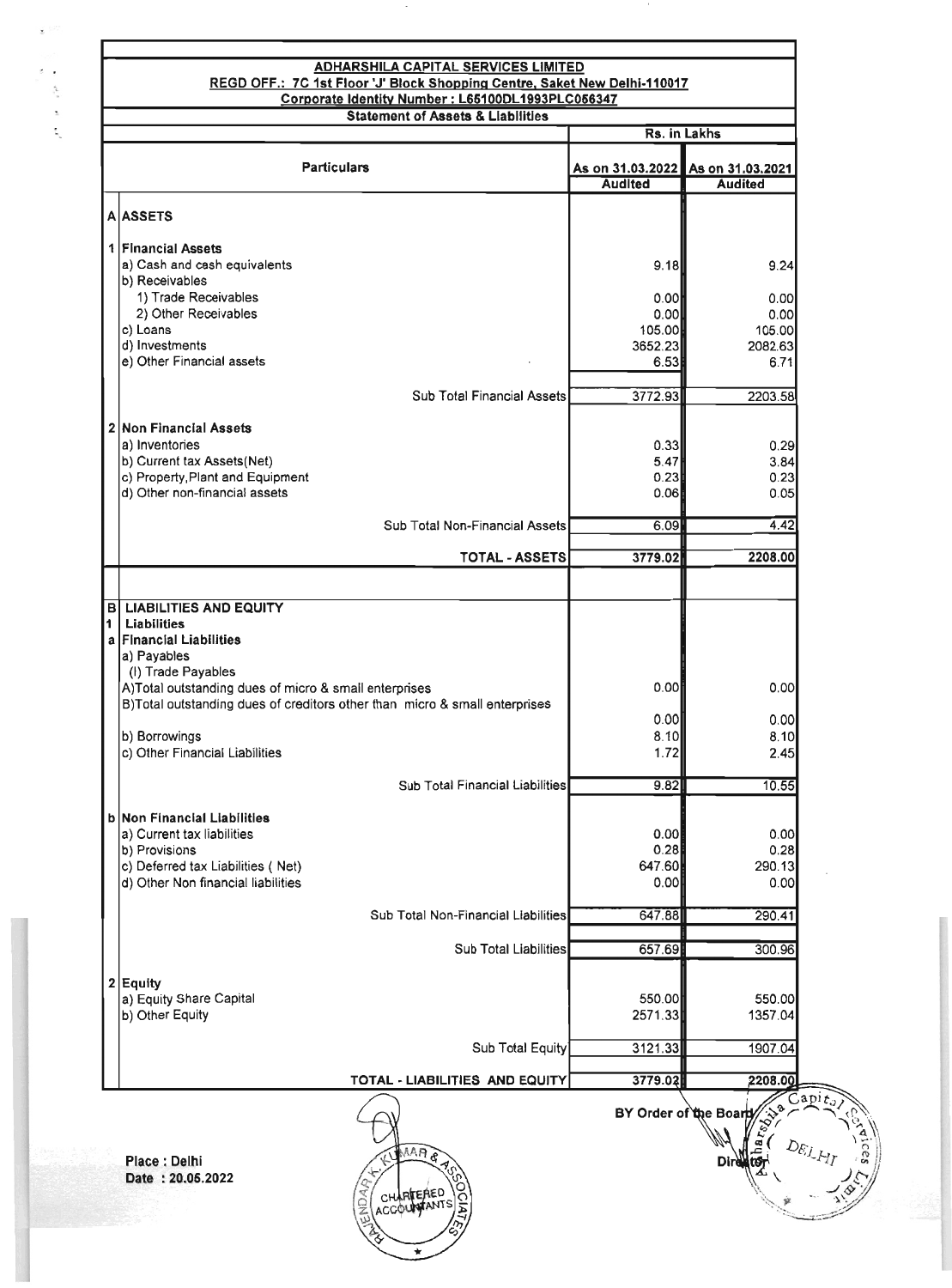|       | <b>ADHARSHILA CAPITAL SERVICES LIMITED</b>                                                                                                                                                                                                            |                        |                      |                        |                      |                        |  |  |  |
|-------|-------------------------------------------------------------------------------------------------------------------------------------------------------------------------------------------------------------------------------------------------------|------------------------|----------------------|------------------------|----------------------|------------------------|--|--|--|
|       | REGD OFF.: 7C 1st Floor 'J' Block Shopping Centre, Saket New Delhi-110017<br>Corporate Identity Number: L65100DL1993PLC056347<br>AUDITED FINANCIAL RESULTS FOR THE QUARTER/YEAR ENDED 31ST MARCH 2022<br>(Amount Rs. In Lacs, except per share value) |                        |                      |                        |                      |                        |  |  |  |
|       |                                                                                                                                                                                                                                                       |                        |                      |                        |                      |                        |  |  |  |
|       | <b>Particulars</b>                                                                                                                                                                                                                                    |                        | Quarter Ended        |                        |                      | Year Ended             |  |  |  |
| S.No. |                                                                                                                                                                                                                                                       | 31.03.2022             | 31.12.2021           | 31.03.2021             | 31.03.2022           | 31.03.2021             |  |  |  |
|       |                                                                                                                                                                                                                                                       | (Audited)              | (Unaudited)          | (Audited)              | (Audited)            | (Audited)              |  |  |  |
|       | 1 Income<br>(a) Revenue from Operations                                                                                                                                                                                                               |                        |                      |                        |                      |                        |  |  |  |
|       | Interest Income                                                                                                                                                                                                                                       | 2.81                   | 2.81                 | 2.81                   | 11.25                | 11.25                  |  |  |  |
|       | Dividend Income                                                                                                                                                                                                                                       | 0.00                   | 0.01                 | 0.00                   | 0.02                 | 0.01                   |  |  |  |
|       | Fees & Consultancy Income                                                                                                                                                                                                                             | 0.00                   | 0.00                 | 0.00                   | 5.00                 | 10.00                  |  |  |  |
|       | Sale of Products (Shares)                                                                                                                                                                                                                             | 0.00                   | 0.00                 | 0.00                   | 0.00                 | 0.07                   |  |  |  |
|       | <b>Total Revenue from Operations</b>                                                                                                                                                                                                                  | 2.81                   | 2.82                 | 2.81                   | 16.27                | 21.34                  |  |  |  |
|       | (b) Other Income                                                                                                                                                                                                                                      | 0.00                   | 0.00                 | 0.00                   | 0.00                 | 0.00                   |  |  |  |
|       | Total Income (a)+(b)                                                                                                                                                                                                                                  | 2.81                   | 2,82                 | 2.81                   | 16.27                | 21.34                  |  |  |  |
|       |                                                                                                                                                                                                                                                       |                        |                      |                        |                      |                        |  |  |  |
|       | 2 Expenses                                                                                                                                                                                                                                            |                        |                      |                        |                      |                        |  |  |  |
|       | <b>Finance Costs</b>                                                                                                                                                                                                                                  | 0.22                   | 0.22                 | 0.22                   | 0.89                 | 0.89                   |  |  |  |
|       | Purchases of Stock in trade                                                                                                                                                                                                                           | 0.00                   | 0.00                 | 0.00                   | 0.00                 | 0.00                   |  |  |  |
|       | Changes in inventory of stock in trade                                                                                                                                                                                                                | (0.02)                 | 0.02                 | 0.00                   | (0.04)               | 0.07                   |  |  |  |
|       | <b>Employee Benefits Expenses</b>                                                                                                                                                                                                                     | 0.81                   | 1.07                 | 1.79                   | 4.49                 | 8.56                   |  |  |  |
|       | Depreciation, Amortisation and Impairment                                                                                                                                                                                                             | 0.00                   | 0.00                 | 0.05                   | 0.00                 | 0.20                   |  |  |  |
|       | Loan Provision                                                                                                                                                                                                                                        | 0.00                   | 0.00                 | (0.01)                 | (0.00)               | 0.00                   |  |  |  |
|       | Other Expenses<br><b>Total Expenses</b>                                                                                                                                                                                                               | 1.92<br>2.93           | 0.30<br>1.61         | 2.26<br>4.31           | 8.77<br>14.11        | 11.65<br>21.37         |  |  |  |
|       |                                                                                                                                                                                                                                                       |                        |                      |                        |                      |                        |  |  |  |
|       | 3 Profit/(Loss) before exceptional items and tax (1-2)                                                                                                                                                                                                | (0.11)                 | 1.21                 | (1.50)                 | 2.17                 | (0.04)                 |  |  |  |
|       | 4 Exceptional items                                                                                                                                                                                                                                   | 0.00                   | 0.00                 | 0.00                   | 0.00                 | 0.00                   |  |  |  |
|       | 5 Profit/(Loss) before Tax (3-4)                                                                                                                                                                                                                      | (0.11)                 | 1.21                 | (1.50)                 | 2.17                 | (0.04)                 |  |  |  |
|       | 6 Tax Expense<br>(1) Current Tax<br>(2) Deferred Tax<br>(3) Mat Credit                                                                                                                                                                                | 0.00<br>1.68<br>0.00   | 0.00<br>0.30<br>0.00 | 0.00<br>(2.16)<br>0.00 | 0.00<br>2.24<br>0.00 | 0.00<br>(1.79)<br>0.00 |  |  |  |
|       | <b>Total Tax Expense</b>                                                                                                                                                                                                                              | 1.68                   | 0.30                 | (2.16)                 | 2.24                 | (1.79)                 |  |  |  |
|       | 7 Profit/(Loss) for the period from continuing operation(5-6)                                                                                                                                                                                         | (1.79)                 | 0.90                 | 0.67                   | (0.07)               | 1.76                   |  |  |  |
|       |                                                                                                                                                                                                                                                       |                        |                      |                        |                      |                        |  |  |  |
|       | 8 Other Comprehensive Income<br>A (i) Item that will not be reclassified to profit or loss<br>a) Fair value gain / (loss) on investments                                                                                                              | 1562.22                | 2.46                 | (573.28)               | 1569.60              | (566.75)               |  |  |  |
|       | b) Deferred tax impact of the above                                                                                                                                                                                                                   | (357.43)               | (0.56)               | 127.44                 | (355.23)             | 199.60                 |  |  |  |
|       |                                                                                                                                                                                                                                                       |                        |                      |                        |                      |                        |  |  |  |
|       | <b>Other Comprehensive Income</b>                                                                                                                                                                                                                     | 1204.78                | 1.90                 | (445.84)               | 1214.36              | (367.15)               |  |  |  |
|       | 9 Total comprehensive income for the period (Comprising of<br>Profit/Loss and other Comprehensive Income(7+8)                                                                                                                                         | 1,202.99               | 2.80                 | (445.17)               | 1,214.29             | (365.39)               |  |  |  |
|       | 10 Paid up equity share capital (Face value of Rs.10/-)<br>11 Earnings per equity shares (not annualized)                                                                                                                                             | 550.00                 | 550.00               | 550.00                 | 550.00               | 550.00                 |  |  |  |
|       | Basic (Rs.)                                                                                                                                                                                                                                           | (0.03)                 | 0,02                 | 0.01                   | (0.00)               | 0.03                   |  |  |  |
|       | Diluted (Rs.)                                                                                                                                                                                                                                         | (0.03)                 | 0.02                 | 0.017                  | anif(0,00)           | 0.03                   |  |  |  |
|       | Place: Delhi                                                                                                                                                                                                                                          | RY Offer of the Board. |                      |                        |                      |                        |  |  |  |
|       | Dated: 20.05.2022<br><b>UMAR</b>                                                                                                                                                                                                                      | <b>Director</b>        |                      |                        |                      |                        |  |  |  |
|       | <b>RENDA</b><br>CHARTERED<br>ACCOUNTANTS                                                                                                                                                                                                              |                        |                      |                        |                      |                        |  |  |  |

 $\bar{\phantom{a}}$ 

20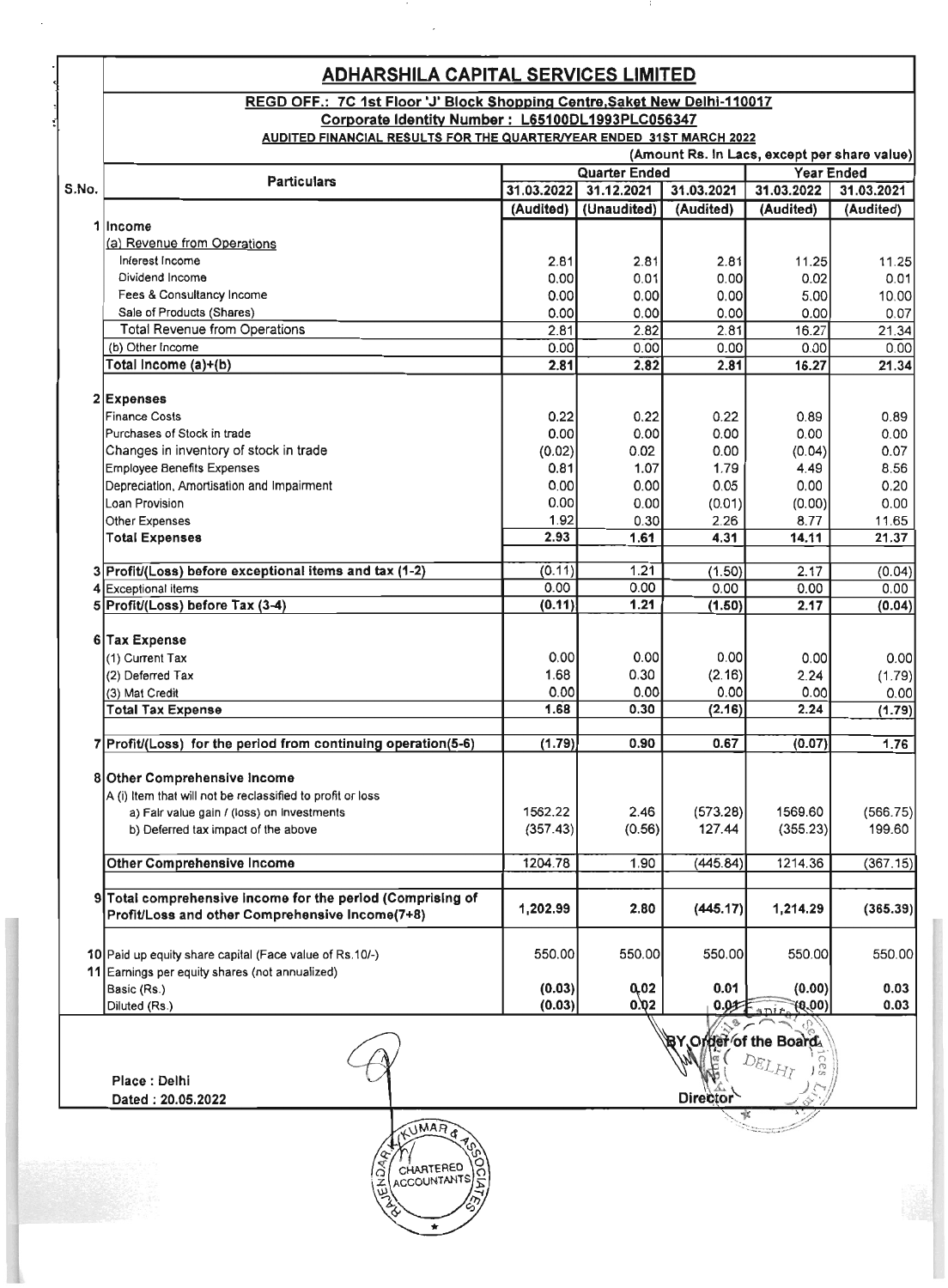# **ADHARSHILA CAPITAL SERVICES LIMITED**<br>BEGD OFF ' 70 1st Floor!" Block Sheering Out | O.I. ( ) | | REGD OFF.: *7C 1st Floor 'J' Block Shopping Centre, Saket New Delhi-110017* .<br>Corporate Identity Number : L65100DL1993PLC056347 **Corporate Identity Number : L65100DL1993PLC056347**<br>Statement of Cash Flow for the year ended 31.03.2022

|                                                                                       |           |              | var viiwod v n |            |              |
|---------------------------------------------------------------------------------------|-----------|--------------|----------------|------------|--------------|
|                                                                                       |           |              | Year ended     |            | Year ended   |
|                                                                                       |           | 31.03.2022   |                | 31.03.2021 |              |
|                                                                                       |           | (Audited)    |                |            |              |
|                                                                                       |           |              |                |            | (Audited)    |
| <b>CASH FLOW FROM OPERATING ACTIVITIES</b>                                            |           |              | (Rs.in lacs)   |            | (Rs.in lacs) |
| Net Profit before tax and extraordinary items                                         |           |              | 2.17           |            |              |
| Adjustments for:                                                                      |           |              |                |            | (0.04)       |
| Depreciation                                                                          |           |              |                |            |              |
| Loss on sale of investments                                                           |           | 0.00         |                | 0.20       |              |
| Effect of Deferred Taxes & Current Taxes                                              |           | 0.00<br>2.24 |                | 0.00       |              |
| Effect of fair value gain/loss on investments as per Ind                              |           | 0.00         |                | (1.79)     |              |
| Loss on Sale of Fixed Assets                                                          |           |              |                | 0.00       |              |
| Operating profit before working capital change                                        |           | 0.00         | 2.24<br>4.40   | 0.00       | (1.60)       |
|                                                                                       |           |              |                |            | (1.63)       |
| Adjustments for:<br>Inventories                                                       |           |              |                |            |              |
|                                                                                       |           | (0.04)       |                | 0.07       |              |
| <b>Other Financial Assets</b>                                                         |           | 0.18         |                | (0.18)     |              |
| <b>Trade Receivables</b>                                                              |           | 0.00         |                | 1.35       |              |
| <b>Other Current Assets</b>                                                           |           | (1.63)       |                | (1.72)     |              |
| <b>Other Non Financial Assets</b>                                                     |           | (0.01)       |                | 1.19       |              |
| Short Term Borrowing                                                                  |           | 0.00         |                | 0.00       |              |
| Trade Payable                                                                         |           | 0.00         |                | 0.00       |              |
| <b>Current Liabilities &amp; Provisions</b>                                           |           | (0.74)       | (2.23)         | (2.00)     | (1.28)       |
| Cash generated from operations                                                        |           |              | 2.17           |            | (2.91)       |
| Direct Taxes paid /provided                                                           |           |              | 0.00           |            | 0.00         |
| Net cash from Operating Activities                                                    | (a)       |              | 2.17           |            | (2.91)       |
| <b>CASH FLOW FROM INVESTING ACTIVITIES:</b>                                           |           |              |                |            |              |
| Acquisition of Fixed Assets                                                           |           |              | 0.00           |            | 0.00         |
| Sale of investments                                                                   |           |              | 0.00           |            |              |
| Purchase of investments                                                               |           |              |                |            | 0.00         |
|                                                                                       |           |              | 0.00           |            | (214.00)     |
| Proceeds from Sale/redemption of investments<br>Net Cash used in Investing Activities |           |              | 0.00<br>0.00   |            | 214.00       |
|                                                                                       | (b)       |              |                |            | 0.00         |
| <b>CASH FLOW FROM FINANCIAL ACTIVITIES:</b>                                           |           |              |                |            |              |
| Proceeds from issue of share capital                                                  |           |              | 0.00           |            | 0.00         |
| Deferred Tax Assets (Net)                                                             |           |              | (2.24)         |            | 1.79         |
| Long Term Loans & Advances                                                            |           |              | 0.00           |            | 0.00         |
| Unsecured Loan taken                                                                  |           |              | 0.00           |            | 0.00         |
| Net cash from/(used in) financing activities                                          | (c)       |              | (2.24)         |            | 1.79         |
|                                                                                       |           |              |                |            |              |
| NET INCREASE/(DECREASE) IN CASH AND                                                   |           |              |                |            |              |
| CASH EQUIVALENTS                                                                      | $(a+b+c)$ |              | (0.07)         |            | (1.12)       |
|                                                                                       |           |              |                |            |              |
| Cash and cash equivalents at beginning of the year                                    |           |              |                |            |              |
| components being:                                                                     |           |              |                |            |              |
| Cash on hand<br>Balances with banks on current, margin and fixed                      |           | 1.07         |                | 5.09       |              |
|                                                                                       |           |              |                |            |              |
| deposit account                                                                       |           | 8.18         | 9.24           | 5.28       | 10.36        |
| Cash and cash equivalents at end of the year                                          |           |              |                |            |              |
| the components being:                                                                 |           |              |                |            |              |
| Cash on hand                                                                          |           | 2.51         |                | 1.07       |              |
| Balances with banks on current, margin and fixed                                      |           |              |                |            |              |
| deposit accounts                                                                      |           | 6.67         | 9.18           | 8.18       | 9.24         |
| NET INCREASE/(DECREASE) IN CASH AND                                                   |           |              |                |            |              |
| CASH EQUIVALENTS                                                                      |           |              | (0.07)         |            | (1.12)       |
|                                                                                       |           |              |                |            |              |

**Place: Delhi Date : 20.05.2022**



**BY THE ORDER OF THE BOARD** 

**DIREC**

V 1

DELH